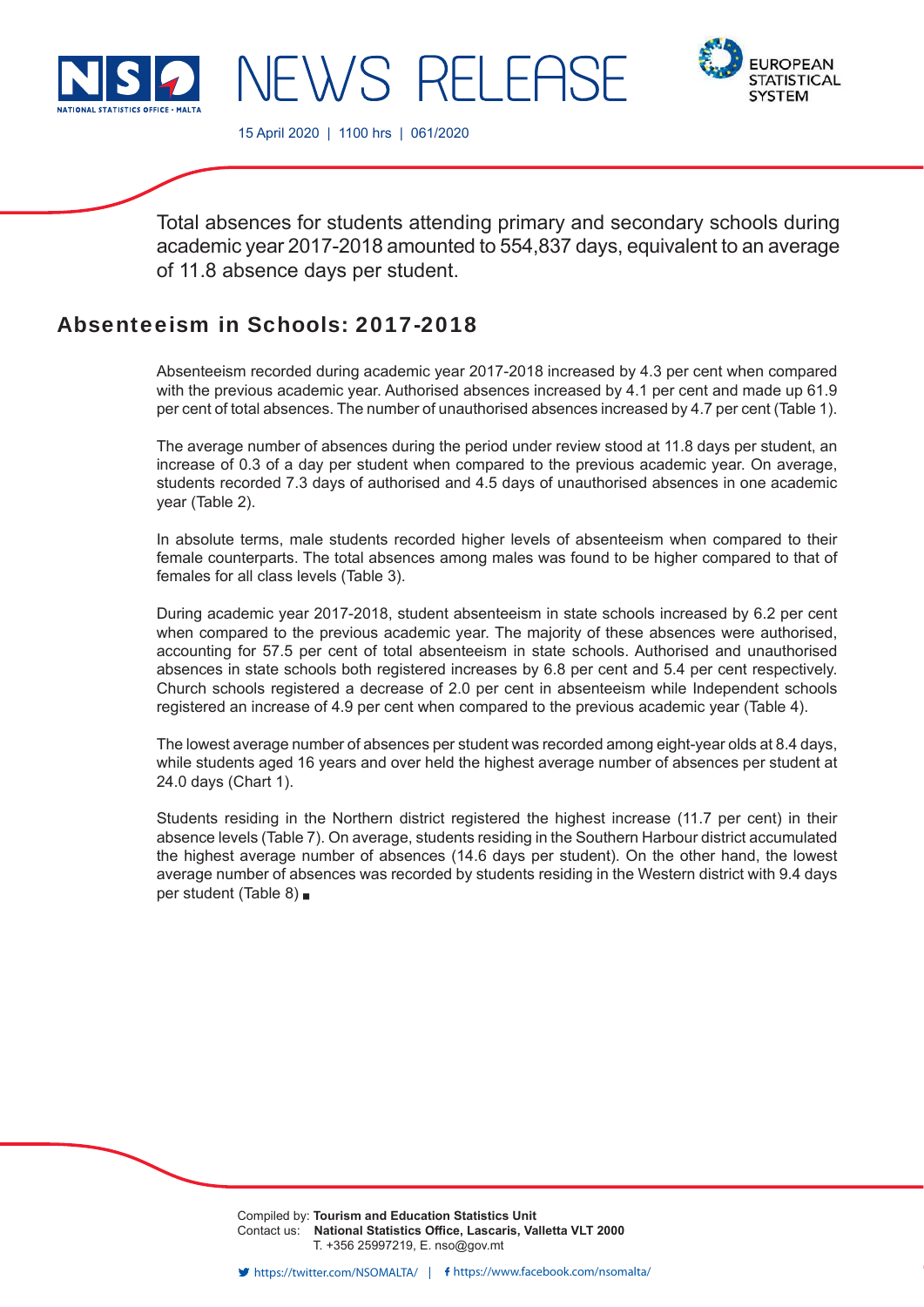| <b>Class level</b> | Academic year<br>2016-2017 | Academic year<br>2017-2018   | Percentage change<br>2016-2017/2017-2018 |
|--------------------|----------------------------|------------------------------|------------------------------------------|
|                    |                            | <b>Authorised absences</b>   |                                          |
| Year 1             | 29,831                     | 34,078                       | 14.2                                     |
| Year <sub>2</sub>  | 25,765                     | 29,159                       | 13.2                                     |
| Year <sub>3</sub>  | 23,982                     | 27,181                       | 13.3                                     |
| Year 4             | 21,983                     | 23,921                       | 8.8                                      |
| Year 5             | 21,519                     | 24,214                       | 12.5                                     |
| Year <sub>6</sub>  | 20,077                     | 22,619                       | 12.7                                     |
| Form 1             | 31,550                     | 31,168                       | $-1.2$                                   |
| Form 2             | 33,655                     | 34,190                       | 1.6                                      |
| Form 3             | 35,220                     | 36,797                       | 4.5                                      |
| Form 4             | 42,247                     | 43,784                       | 3.6                                      |
| Form 5             | 43,837                     | 36,136                       | $-17.6$                                  |
| <b>Total</b>       | 329,665                    | 343,247                      | 4.1                                      |
|                    |                            | <b>Unauthorised absences</b> |                                          |
| Year 1             | 13,679                     | 14,604                       | 6.8                                      |
| Year <sub>2</sub>  | 12,482                     | 13,787                       | 10.5                                     |
| Year <sub>3</sub>  | 11,955                     | 13,671                       | 14.4                                     |
| Year 4             | 12,156                     | 13,372                       | 10.0                                     |
| Year <sub>5</sub>  | 12,098                     | 14,973                       | 23.8                                     |
| Year 6             | 13,072                     | 14,920                       | 14.1                                     |
| Form 1             | 15,972                     | 16,685                       | 4.5                                      |
| Form 2             | 19,460                     | 20,181                       | 3.7                                      |
| Form 3             | 24,864                     | 24,738                       | $-0.5$                                   |
| Form 4             | 30,620                     | 32,110                       | 4.9                                      |
| Form 5             | 35,744                     | 32,549                       | $-8.9$                                   |
| <b>Total</b>       | 202,100                    | 211,590                      | 4.7                                      |
|                    |                            | <b>Total absences</b>        |                                          |
| Year 1             | 43,510                     | 48,682                       | 11.9                                     |
| Year 2             | 38,247                     | 42,946                       | 12.3                                     |
| Year 3             | 35,936                     | 40,853                       | 13.7                                     |
| Year 4             | 34,139                     | 37,293                       | 9.2                                      |
| Year 5             | 33,617                     | 39,186                       | 16.6                                     |
| Year 6             | 33,149                     | 37,538                       | 13.2                                     |
| Form 1             | 47,522                     | 47,853                       | $0.7\,$                                  |
| Form 2             | 53,115                     | 54,370                       | 2.4                                      |
| Form 3             | 60,083                     | 61,536                       | 2.4                                      |
| Form 4             | 72,866                     | 75,894                       | 4.2                                      |
| Form 5             | 79,580                     | 68,685                       | $-13.7$                                  |
| <b>Total</b>       | 531,765                    | 554,837                      | 4.3                                      |

Table 1. School absences by class level, academic year and type of absence

Notes:

1. Only mandatory education is included. Pre-primary level and special schools are excluded.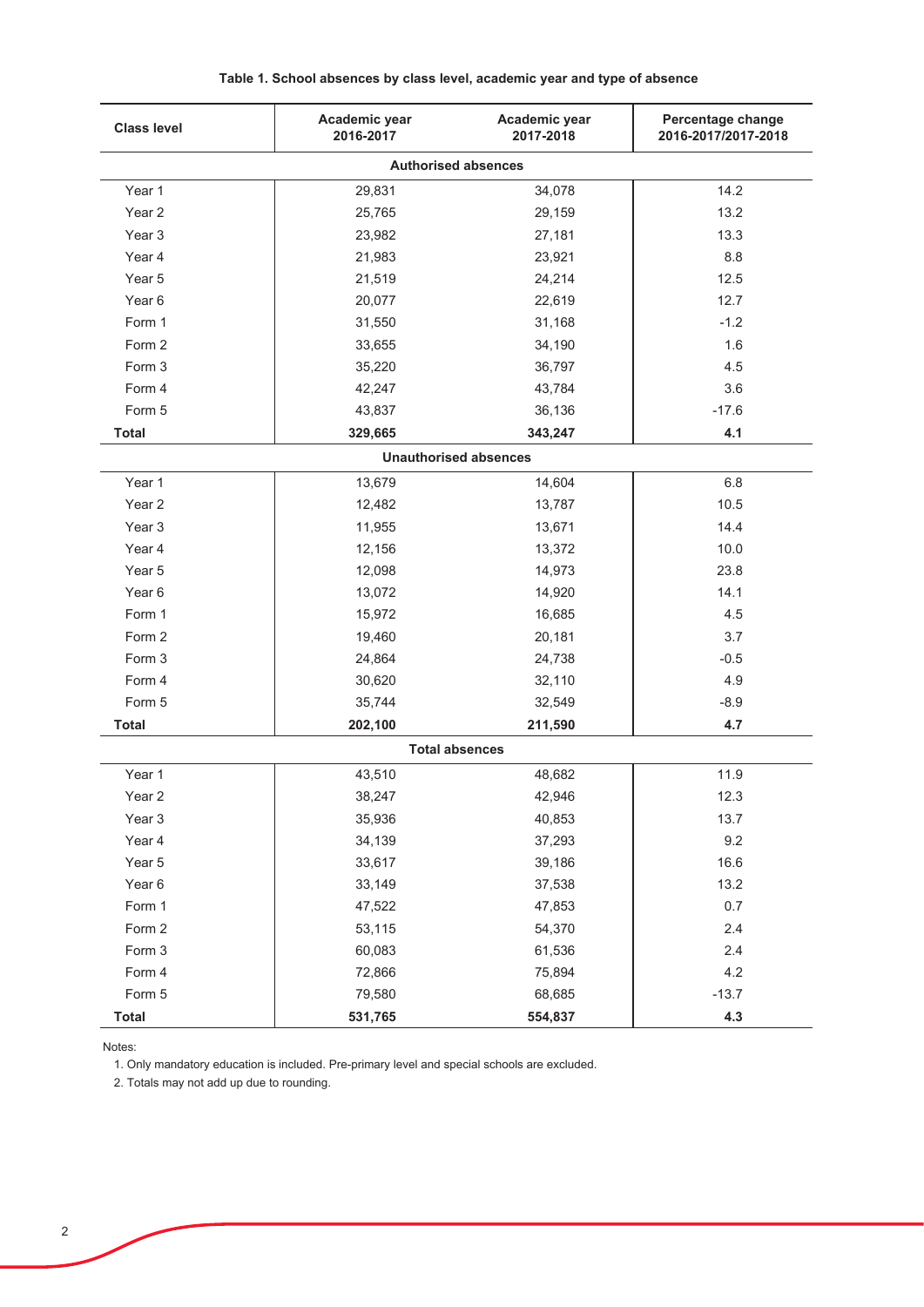| <b>Class level</b>    | Academic year<br>2016-2017   | Academic year<br>2017-2018 |
|-----------------------|------------------------------|----------------------------|
|                       | <b>Authorised absences</b>   |                            |
| Year 1                | 6.6                          | 7.5                        |
| Year <sub>2</sub>     | 6.1                          | 6.4                        |
| Year <sub>3</sub>     | 5.4                          | 6.3                        |
| Year 4                | 5.0                          | 5.4                        |
| Year 5                | 5.2                          | 5.5                        |
| Year <sub>6</sub>     | 4.9                          | 5.4                        |
| Form 1                | 7.8                          | 7.6                        |
| Form 2                | 8.3                          | 8.4                        |
| Form 3                | 8.3                          | 9.0                        |
| Form 4                | 10.4                         | 10.3                       |
| Form 5                | 10.8                         | 9.0                        |
| <b>Global average</b> | 7.1                          | 7.3                        |
|                       | <b>Unauthorised absences</b> |                            |
| Year 1                | 3.0                          | 3.2                        |
| Year 2                | 2.9                          | 3.0                        |
| Year <sub>3</sub>     | 2.7                          | 3.2                        |
| Year 4                | 2.8                          | 3.0                        |
| Year 5                | 2.9                          | 3.4                        |
| Year <sub>6</sub>     | 3.2                          | 3.6                        |
| Form 1                | 3.9                          | 4.0                        |
| Form 2                | 4.8                          | 4.9                        |
| Form 3                | 5.8                          | 6.0                        |
| Form 4                | 7.5                          | 7.6                        |
| Form 5                | 8.8                          | 8.1                        |
| <b>Global average</b> | 4.4                          | 4.5                        |
|                       | <b>Total absences</b>        |                            |
| Year 1                | 9.6                          | 10.8                       |
| Year 2                | $9.0\,$                      | 9.4                        |
| Year 3                | 8.2                          | 9.4                        |
| Year 4                | $7.8\,$                      | 8.4                        |
| Year 5                | $8.2\,$                      | 8.8                        |
| Year 6                | $8.2\,$                      | $9.0\,$                    |
| Form 1                | 11.7                         | 11.6                       |
| Form 2                | 13.1                         | 13.3                       |
| Form 3                | 14.1                         | 15.0                       |
| Form 4                | 17.9                         | 17.9                       |
| Form 5                | 19.7                         | 17.1                       |
| <b>Global average</b> | 11.5                         | 11.8                       |

## Table 2. Average school absences by class level, academic year and type of absence

Notes:

1. Only mandatory education is included. Pre-primary level and special schools are excluded.

2. Averages are compiled on the basis of the entire student population.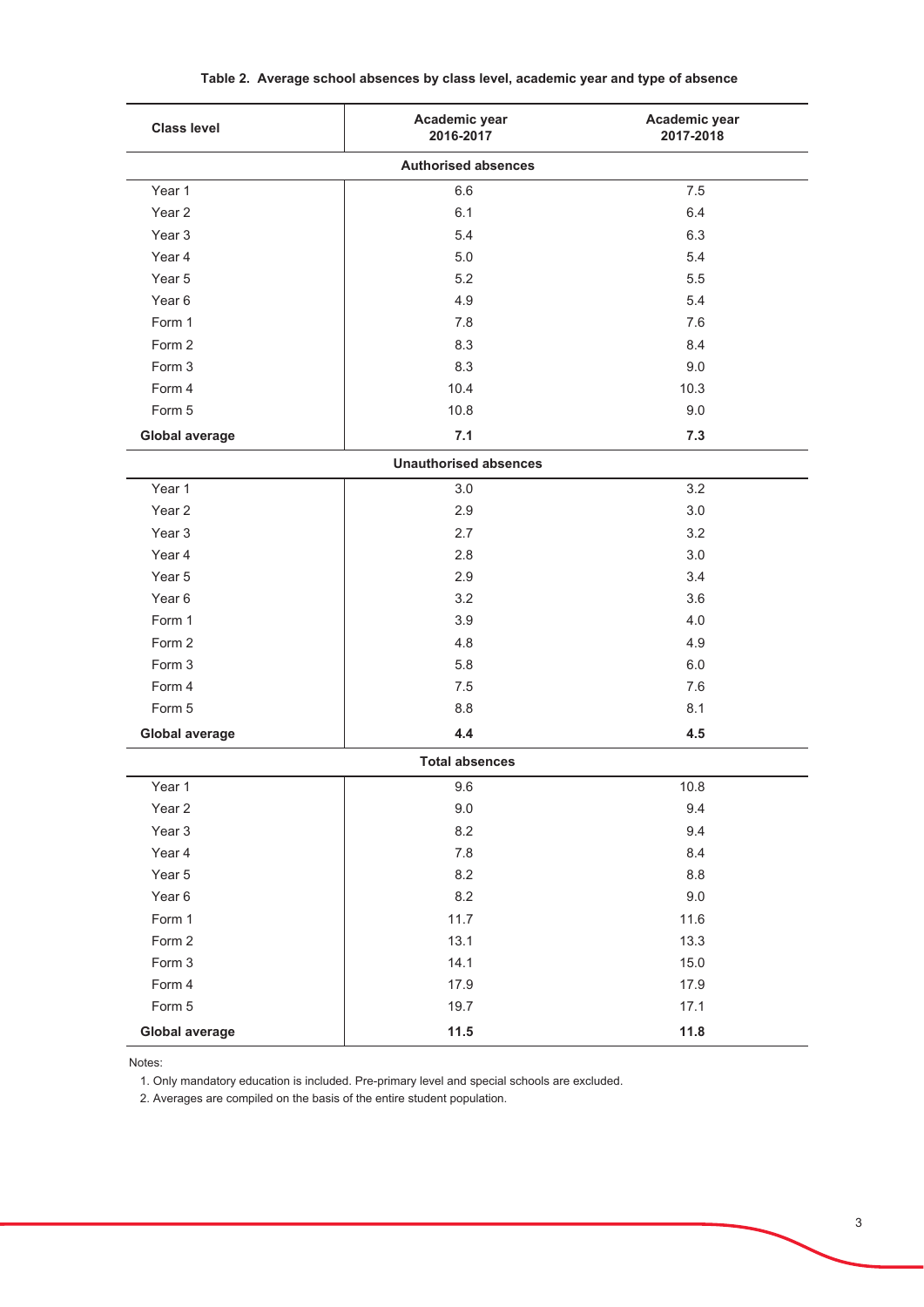| <b>Class level</b> |              | Academic year<br>2016-2017 | Academic year<br>2017-2018   |                | Percentage change<br>2016-2017/2017-2018 |                |
|--------------------|--------------|----------------------------|------------------------------|----------------|------------------------------------------|----------------|
|                    | <b>Males</b> | <b>Females</b>             | <b>Males</b>                 | <b>Females</b> | <b>Males</b>                             | <b>Females</b> |
|                    |              |                            | <b>Authorised absences</b>   |                |                                          |                |
| Year 1             | 15,343       | 14,488                     | 18,283                       | 15,795         | 19.2                                     | 9.0            |
| Year <sub>2</sub>  | 13,326       | 12,440                     | 14,929                       | 14,229         | 12.0                                     | 14.4           |
| Year 3             | 12,317       | 11,665                     | 14,055                       | 13,126         | 14.1                                     | 12.5           |
| Year 4             | 11,259       | 10,724                     | 12,924                       | 10,997         | 14.8                                     | 2.6            |
| Year 5             | 11,742       | 9,777                      | 13,090                       | 11,124         | 11.5                                     | 13.8           |
| Year 6             | 11,527       | 8,550                      | 12,477                       | 10,142         | 8.2                                      | 18.6           |
| Form 1             | 16,323       | 15,227                     | 17,122                       | 14,046         | 4.9                                      | $-7.8$         |
| Form 2             | 17,213       | 16,442                     | 18,212                       | 15,978         | 5.8                                      | $-2.8$         |
| Form 3             | 17,903       | 17,317                     | 20,102                       | 16,695         | 12.3                                     | $-3.6$         |
| Form 4             | 21,138       | 21,109                     | 21,859                       | 21,925         | 3.4                                      | 3.9            |
| Form 5             | 20,061       | 23,775                     | 18,749                       | 17,388         | $-6.5$                                   | $-26.9$        |
| <b>Total</b>       | 168,151      | 161,514                    | 181,802                      | 161,445        | 8.1                                      | $0.0\,$        |
|                    |              |                            | <b>Unauthorised absences</b> |                |                                          |                |
| Year 1             | 7,143        | 6,536                      | 7,679                        | 6,926          | 7.5                                      | 6.0            |
| Year <sub>2</sub>  | 6,296        | 6,186                      | 7,299                        | 6,488          | 15.9                                     | 4.9            |
| Year <sub>3</sub>  | 6,515        | 5,440                      | 6,610                        | 7,062          | 1.5                                      | 29.8           |
| Year 4             | 6,501        | 5,655                      | 7,070                        | 6,303          | 8.8                                      | 11.4           |
| Year 5             | 6,602        | 5,496                      | 8,058                        | 6,915          | 22.0                                     | 25.8           |
| Year 6             | 7,302        | 5,770                      | 8,023                        | 6,897          | 9.9                                      | 19.5           |
| Form 1             | 8,718        | 7,254                      | 9,284                        | 7,401          | 6.5                                      | 2.0            |
| Form 2             | 10,636       | 8,824                      | 10,779                       | 9,402          | 1.3                                      | 6.5            |
| Form 3             | 13,082       | 11,782                     | 12,629                       | 12,110         | $-3.5$                                   | 2.8            |
| Form 4             | 16,042       | 14,577                     | 16,760                       | 15,350         | 4.5                                      | 5.3            |
| Form 5             | 18,737       | 17,007                     | 17,016                       | 15,532         | $-9.2$                                   | $-8.7$         |
| <b>Total</b>       | 107,573      | 94,527                     | 111,205                      | 100,385        | 3.4                                      | 6.2            |
|                    |              |                            | <b>Total absences</b>        |                |                                          |                |
| Year 1             | 22,486       | 21,025                     | 25,962                       | 22,720         | 15.5                                     | 8.1            |
| Year <sub>2</sub>  | 19,621       | 18,626                     | 22,229                       | 20,717         | 13.3                                     | 11.2           |
| Year 3             | 18,831       | 17,105                     | 20,665                       | 20,188         | 9.7                                      | 18.0           |
| Year 4             | 17,760       | 16,379                     | 19,993                       | 17,300         | 12.6                                     | 5.6            |
| Year 5             | 18,345       | 15,272                     | 21,148                       | 18,039         | 15.3                                     | 18.1           |
| Year 6             | 18,829       | 14,320                     | 20,500                       | 17,039         | 8.9                                      | 19.0           |
| Form 1             | 25,041       | 22,482                     | 26,405                       | 21,448         | 5.4                                      | $-4.6$         |
| Form 2             | 27,849       | 25,266                     | 28,991                       | 25,380         | 4.1                                      | 0.4            |
| Form 3             | 30,985       | 29,099                     | 32,731                       | 28,805         | 5.6                                      | $-1.0$         |
| Form 4             | 37,180       | 35,686                     | 38,619                       | 37,275         | 3.9                                      | 4.5            |
| Form 5             | 38,798       | 40,782                     | 35,765                       | 32,920         | $-7.8$                                   | $-19.3$        |
| <b>Total</b>       | 275,724      | 256,042                    | 293,007                      | 261,830        | 6.3                                      | 2.3            |

Table 3. School absences by class level, academic year, sex and type of absence

Notes:

1. Only mandatory education is included. Pre-primary level and special schools are excluded.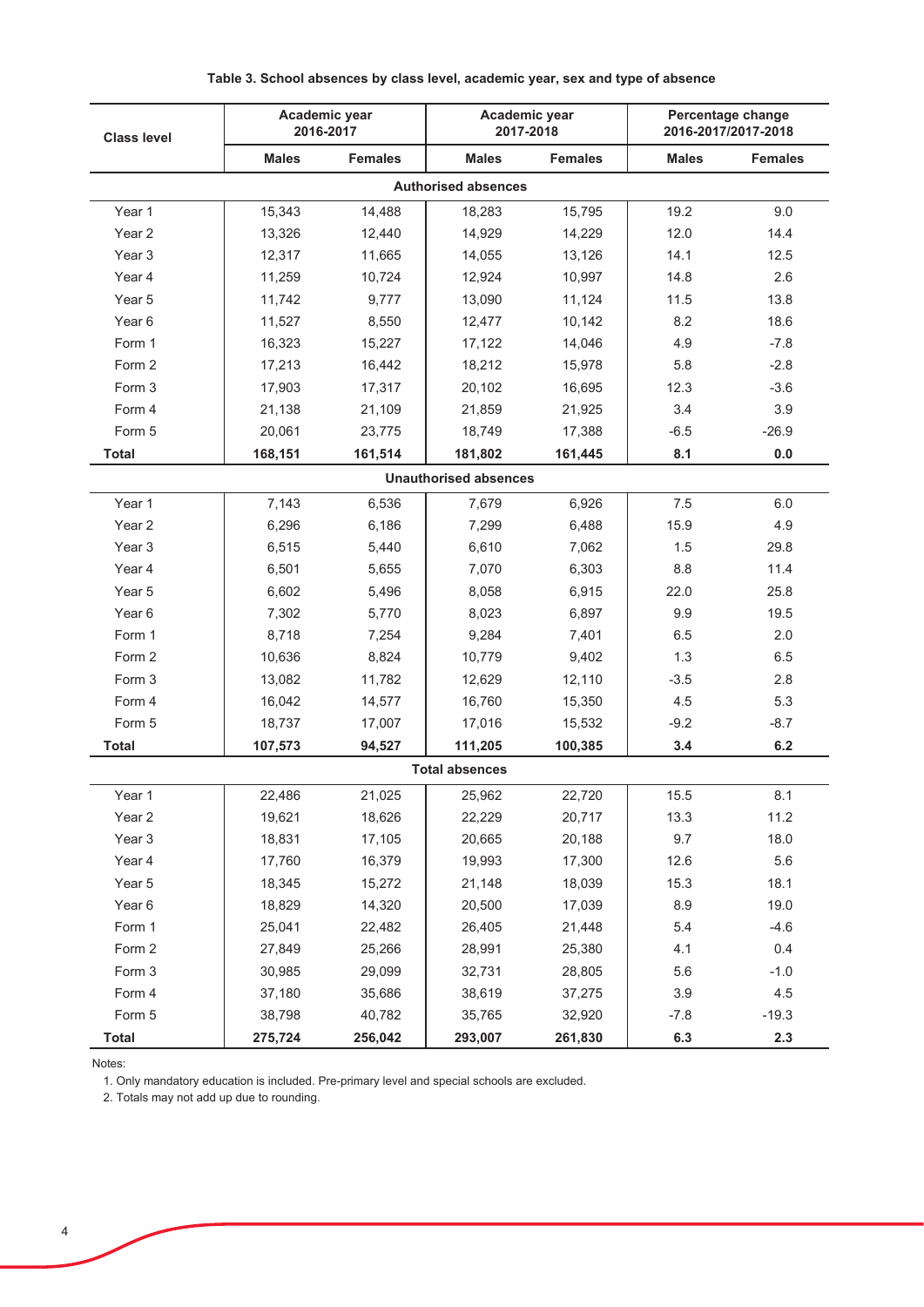| Table 4. School absences by economic sector, class level, type of absence and academic year |  |
|---------------------------------------------------------------------------------------------|--|
|---------------------------------------------------------------------------------------------|--|

| <b>Class level/Economic sector</b> | <b>Authorised</b><br>absences | <b>Unauthorised</b><br>absences | Total<br>absences |  |  |
|------------------------------------|-------------------------------|---------------------------------|-------------------|--|--|
|                                    | Academic year 2016-2017       |                                 |                   |  |  |
| Primary                            | 85,569                        | 57,124                          | 142,693           |  |  |
| Lower Secondary (Form 1-3)         | 67,926                        | 49,905                          | 117,831           |  |  |
| Upper Secondary (Form 4-5)         | 60,727                        | 53,625                          | 114,352           |  |  |
| <b>Total State Schools</b>         | 214,222                       | 160,654                         | 374,876           |  |  |
| Primary                            | 42.247                        | 9.100                           | 51,347            |  |  |
| Lower Secondary (Form 1-3)         | 24,943                        | 7,225                           | 32,168            |  |  |
| Upper Secondary (Form 4-5)         | 20,334                        | 9,181                           | 29,515            |  |  |
| <b>Total Church Schools</b>        | 87,523                        | 25,506                          | 113,030           |  |  |
| Primary                            | 15,341                        | 9,217                           | 24,559            |  |  |
| Lower Secondary (Form 1-3)         | 7,556                         | 3,165                           | 10,721            |  |  |
| Upper Secondary (Form 4-5)         | 5,022                         | 3,558                           | 8,580             |  |  |
| <b>Total Independent Schools</b>   | 27,919                        | 15,940                          | 43,859            |  |  |
|                                    | Academic year 2017-2018       |                                 |                   |  |  |
| Primary                            | 98.974                        | 63,985                          | 162,959           |  |  |
| Lower Secondary (Form 1-3)         | 72,411                        | 51,596                          | 124,007           |  |  |
| Upper Secondary (Form 4-5)         | 57,323                        | 53,731                          | 111,054           |  |  |
| <b>Total State Schools</b>         | 228,708                       | 169,312                         | 398,020           |  |  |
| Primary                            | 41.443                        | 13,157                          | 54,600            |  |  |
| Lower Secondary (Form 1-3)         | 23,548                        | 6,899                           | 30,447            |  |  |
| Upper Secondary (Form 4-5)         | 18,097                        | 7,645                           | 25,742            |  |  |
| <b>Total Church Schools</b>        | 83,087                        | 27,701                          | 110,788           |  |  |
| Primary                            | 20,755                        | 8,185                           | 28,940            |  |  |
| Lower Secondary (Form 1-3)         | 6,196                         | 3,109                           | 9,305             |  |  |
| Upper Secondary (Form 4-5)         | 4,501                         | 3,283                           | 7,783             |  |  |
| <b>Total Independent Schools</b>   | 31,451                        | 14,578                          | 46,029            |  |  |

Notes:

1. Only mandatory education is included. Pre-primary level and special schools are excluded.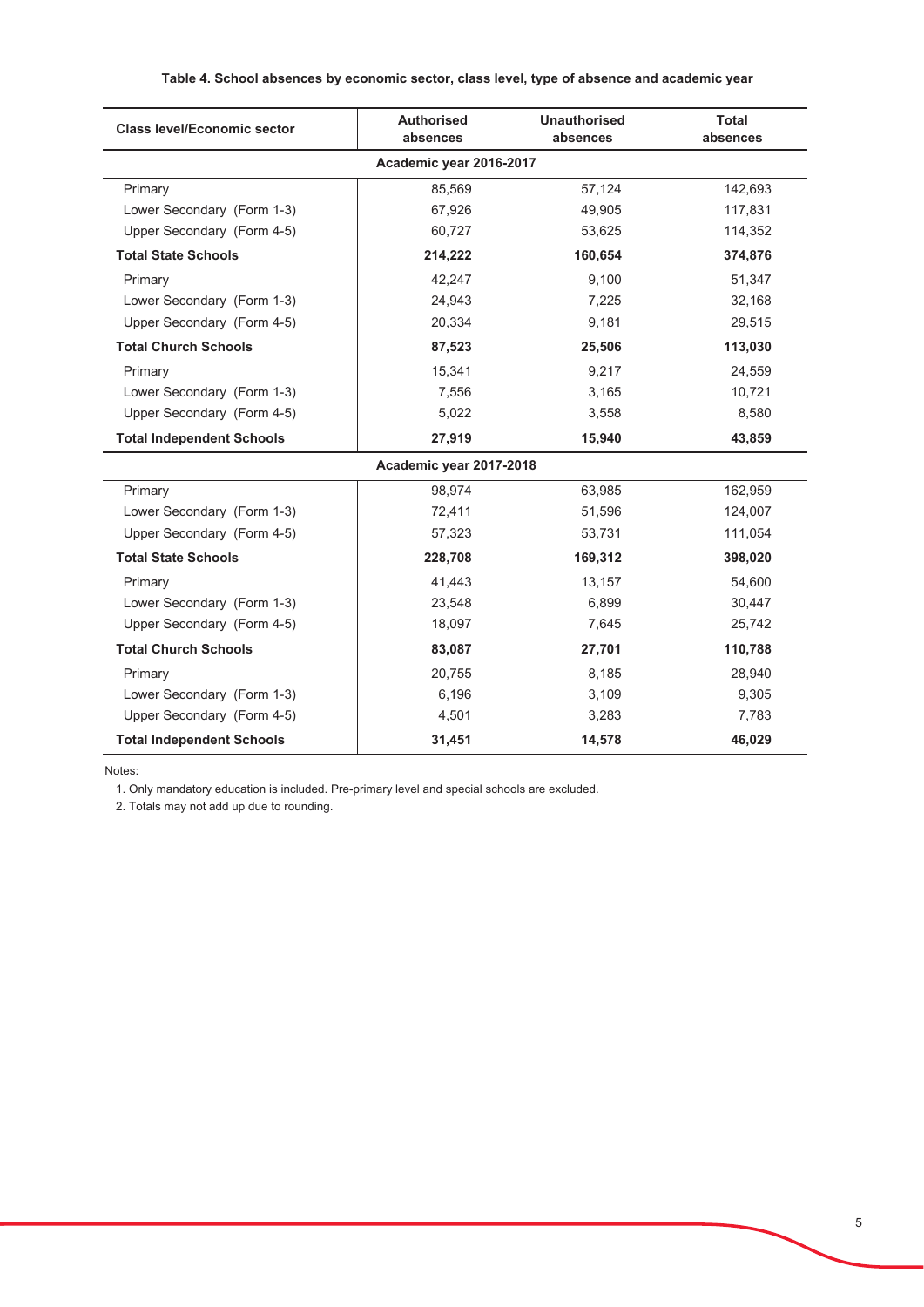

#### Chart 1. Average school absences by age and academic year

Notes:

1. Only mandatory education is included. Pre-primary level and special schools are excluded.

2. Averages are compiled on the basis of the entire student population.



Note: Only mandatory education is included. Pre-primary level and special schools are excluded.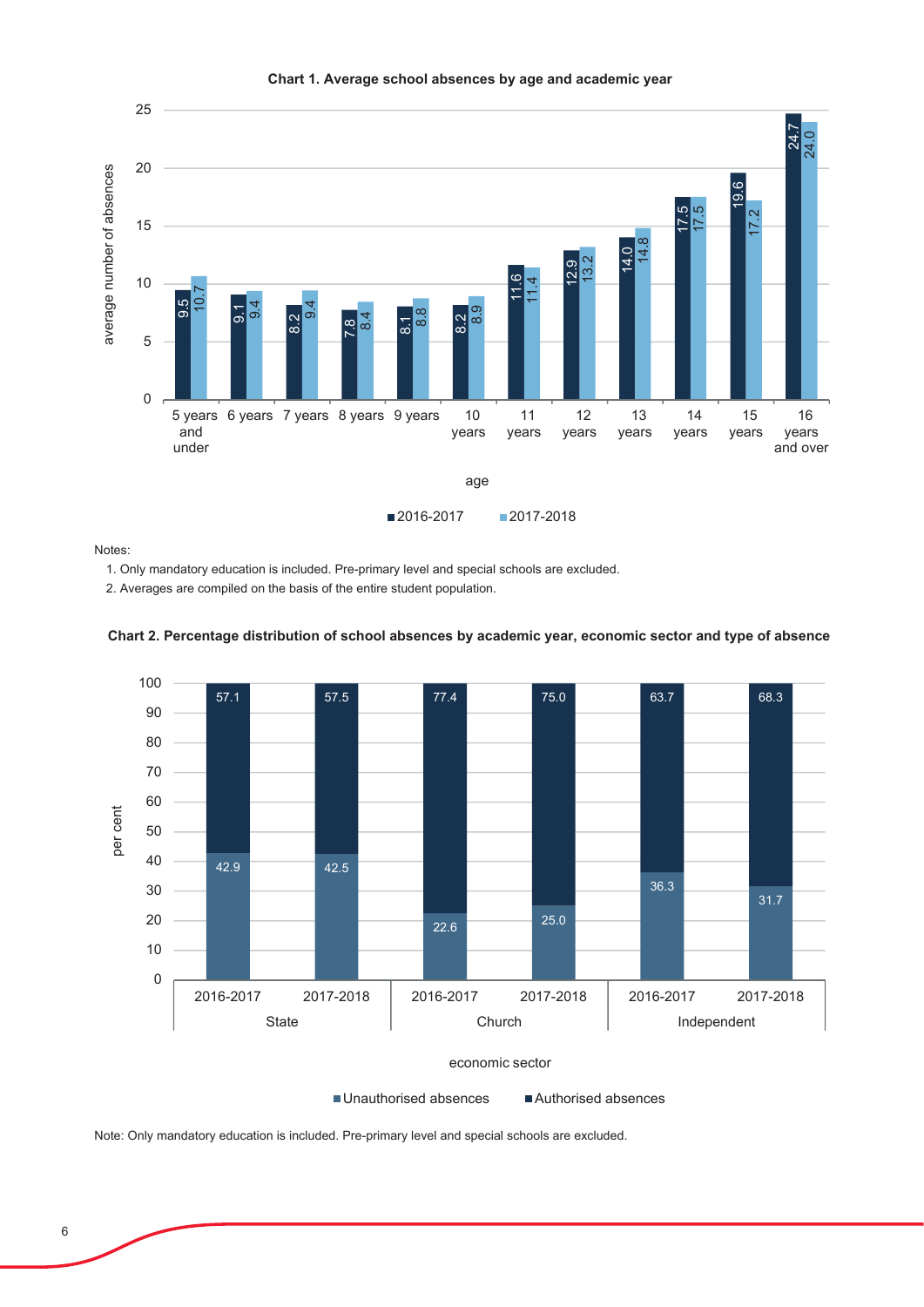| Age                        | Academic year<br>2016-2017   | Academic year<br>2017-2018 | Percentage change<br>2016-2017/2017-2018 |  |
|----------------------------|------------------------------|----------------------------|------------------------------------------|--|
| <b>Authorised absences</b> |                              |                            |                                          |  |
| 5 years and under          | 28,897                       | 33,212                     | 14.9                                     |  |
| 6 years                    | 26,063                       | 29,082                     | 11.6                                     |  |
| 7 years                    | 23,849                       | 27,010                     | 13.3                                     |  |
| 8 years                    | 22,031                       | 24,084                     | 9.3                                      |  |
| 9 years                    | 20,937                       | 24,219                     | 15.7                                     |  |
| 10 years                   | 20,067                       | 22,278                     | 11.0                                     |  |
| 11 years                   | 31,100                       | 30,546                     | $-1.8$                                   |  |
| 12 years                   | 33,395                       | 33,937                     | 1.6                                      |  |
| 13 years                   | 34,582                       | 36,232                     | 4.8                                      |  |
| 14 years                   | 41,321                       | 42,961                     | 4.0                                      |  |
| 15 years                   | 44,337                       | 36,753                     | $-17.1$                                  |  |
| 16 years                   | 2,996                        | 2,901                      | $-3.2$                                   |  |
| Over 16 years              | 91                           | 34                         | $-63.0$                                  |  |
| <b>Total</b>               | 329,665                      | 343,247                    | 4.1                                      |  |
|                            | <b>Unauthorised absences</b> |                            |                                          |  |
| 5 years and under          | 13,034                       | 13,992                     | 7.4                                      |  |
| 6 years                    | 12,754                       | 13,686                     | 7.3                                      |  |
| 7 years                    | 11,798                       | 13,781                     | 16.8                                     |  |
| 8 years                    | 11,862                       | 13,389                     | 12.9                                     |  |
| 9 years                    | 12,065                       | 14,441                     | 19.7                                     |  |
| 10 years                   | 12,817                       | 14,991                     | 17.0                                     |  |
| 11 years                   | 15,858                       | 16,032                     | 1.1                                      |  |
| 12 years                   | 18,938                       | 20,020                     | 5.7                                      |  |
| 13 years                   | 24,468                       | 24,438                     | $-0.1$                                   |  |
| 14 years                   | 29,668                       | 30,999                     | 4.5                                      |  |
| 15 years                   | 35,057                       | 32,619                     | $-7.0$                                   |  |
| 16 years                   | 3,652                        | 3,199                      | $-12.4$                                  |  |
| Over 16 years              | 130                          | 5                          | $-96.2$                                  |  |
| <b>Total</b>               | 202,100                      | 211,590                    | 4.7                                      |  |
|                            | <b>Total absences</b>        |                            |                                          |  |
| 5 years and under          | 41,931                       | 47,204                     | 12.6                                     |  |
| 6 years                    | 38,817                       | 42,768                     | 10.2                                     |  |
| 7 years                    | 35,647                       | 40,791                     | 14.4                                     |  |
| 8 years                    | 33,892                       | 37,472                     | 10.6                                     |  |
| 9 years                    | 33,002                       | 38,659                     | 17.1                                     |  |
| 10 years                   | 32,884                       | 37,268                     | 13.3                                     |  |
| 11 years                   | 46,958                       | 46,578                     | $-0.8$                                   |  |
| 12 years                   | 52,333                       | 53,957                     | 3.1                                      |  |
| 13 years                   | 59,050                       | 60,670                     | 2.7                                      |  |
| 14 years                   | 70,989                       | 73,960                     | 4.2                                      |  |
| 15 years                   | 79,393                       | 69,372                     | $-12.6$                                  |  |
| 16 years                   | 6,648                        | 6,100                      | $-8.2$                                   |  |
| Over 16 years              | 221                          | 39                         | $-82.5$                                  |  |
| <b>Total</b>               | 531,765                      | 554,837                    | 4.3                                      |  |

## Table 5. School absences by age, academic year and type of absence

Notes:

1. Only mandatory education is included. Pre-primary level and special schools are excluded.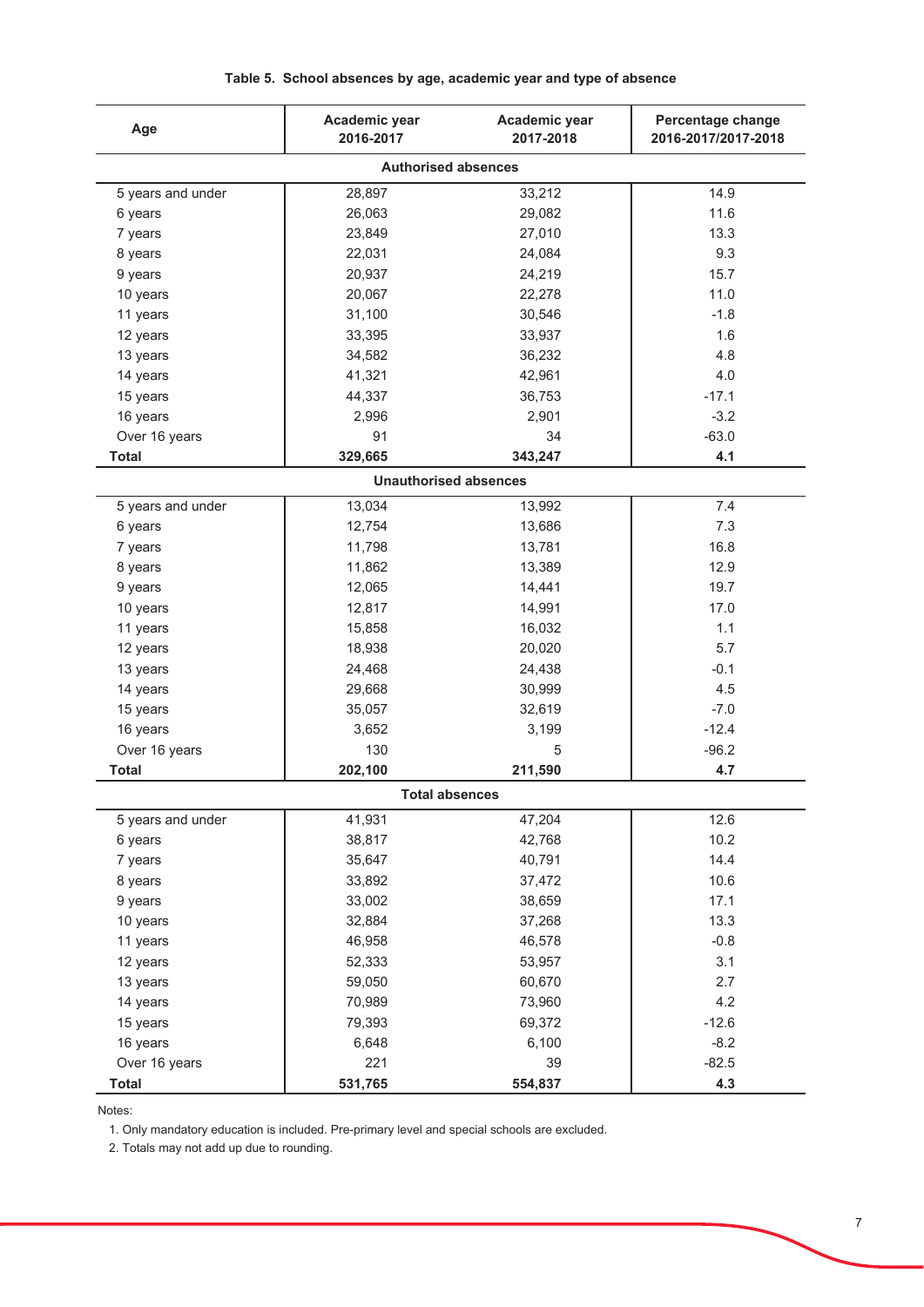| Age                   | Academic year<br>2016-2017   | Academic year<br>2017-2018 |  |  |  |
|-----------------------|------------------------------|----------------------------|--|--|--|
|                       | <b>Authorised absences</b>   |                            |  |  |  |
| 5 years and under     | 6.5                          | $7.5\,$                    |  |  |  |
| 6 years               | 6.1                          | 6.4                        |  |  |  |
| 7 years               | 5.5                          | 6.2                        |  |  |  |
| 8 years               | 5.0                          | 5.4                        |  |  |  |
| 9 years               | 5.1                          | 5.5                        |  |  |  |
| 10 years              | $5.0\,$                      | 5.3                        |  |  |  |
| 11 years              | 7.7                          | 7.5                        |  |  |  |
| 12 years              | 8.2                          | 8.3                        |  |  |  |
| 13 years              | 8.2                          | 8.9                        |  |  |  |
| 14 years              | 10.2                         | 10.2                       |  |  |  |
| 15 years              | 10.9                         | 9.1                        |  |  |  |
| 16 years              | 11.5                         | 11.6                       |  |  |  |
| Over 16 years         | $5.0\,$                      | 5.6                        |  |  |  |
| <b>Global average</b> | 7.1                          | 7.3                        |  |  |  |
|                       | <b>Unauthorised absences</b> |                            |  |  |  |
| 5 years and under     | 2.9                          | 3.2                        |  |  |  |
| 6 years               | 3.0                          | 3.0                        |  |  |  |
| 7 years               | 2.7                          | 3.2                        |  |  |  |
| 8 years               | 2.7                          | 3.0                        |  |  |  |
| 9 years               | 2.9                          | 3.3                        |  |  |  |
| 10 years              | 3.2                          | 3.6                        |  |  |  |
| 11 years              | 3.9                          | 3.9                        |  |  |  |
| 12 years              | 4.7                          | 4.9                        |  |  |  |
| 13 years              | 5.8                          | 6.0                        |  |  |  |
| 14 years              | 7.3                          | 7.3                        |  |  |  |
| 15 years              | 8.7                          | 8.1                        |  |  |  |
| 16 years              | 14.0                         | 12.8                       |  |  |  |
| Over 16 years         | 7.2                          | 0.8                        |  |  |  |
| <b>Global average</b> | 4.4                          | 4.5                        |  |  |  |
|                       | <b>Total absences</b>        |                            |  |  |  |
| 5 years and under     | 9.5                          | 10.7                       |  |  |  |
| 6 years               | 9.1                          | 9.4                        |  |  |  |
| 7 years               | 8.2                          | 9.4                        |  |  |  |
| 8 years               | $7.8\,$                      | 8.4                        |  |  |  |
| 9 years               | 8.1                          | $8.8\,$                    |  |  |  |
| 10 years              | $8.2\,$                      | $8.9\,$                    |  |  |  |
| 11 years              | 11.6                         | 11.4                       |  |  |  |
| 12 years              | 12.9                         | 13.2                       |  |  |  |
| 13 years              | 14.0                         | 14.8                       |  |  |  |
| 14 years              | 17.5                         | 17.5                       |  |  |  |
| 15 years              | 19.6                         | 17.2                       |  |  |  |
| 16 years              | 25.6                         | 24.4                       |  |  |  |
| Over 16 years         | 12.3                         | $6.4\,$                    |  |  |  |
| <b>Global average</b> | 11.5                         | 11.8                       |  |  |  |

## Table 6. Average school absences by age, academic year and type of absence

Notes:

1. Only mandatory education is included. Pre-primary level and special schools are excluded.

2. Averages are compiled on the basis of the entire student population.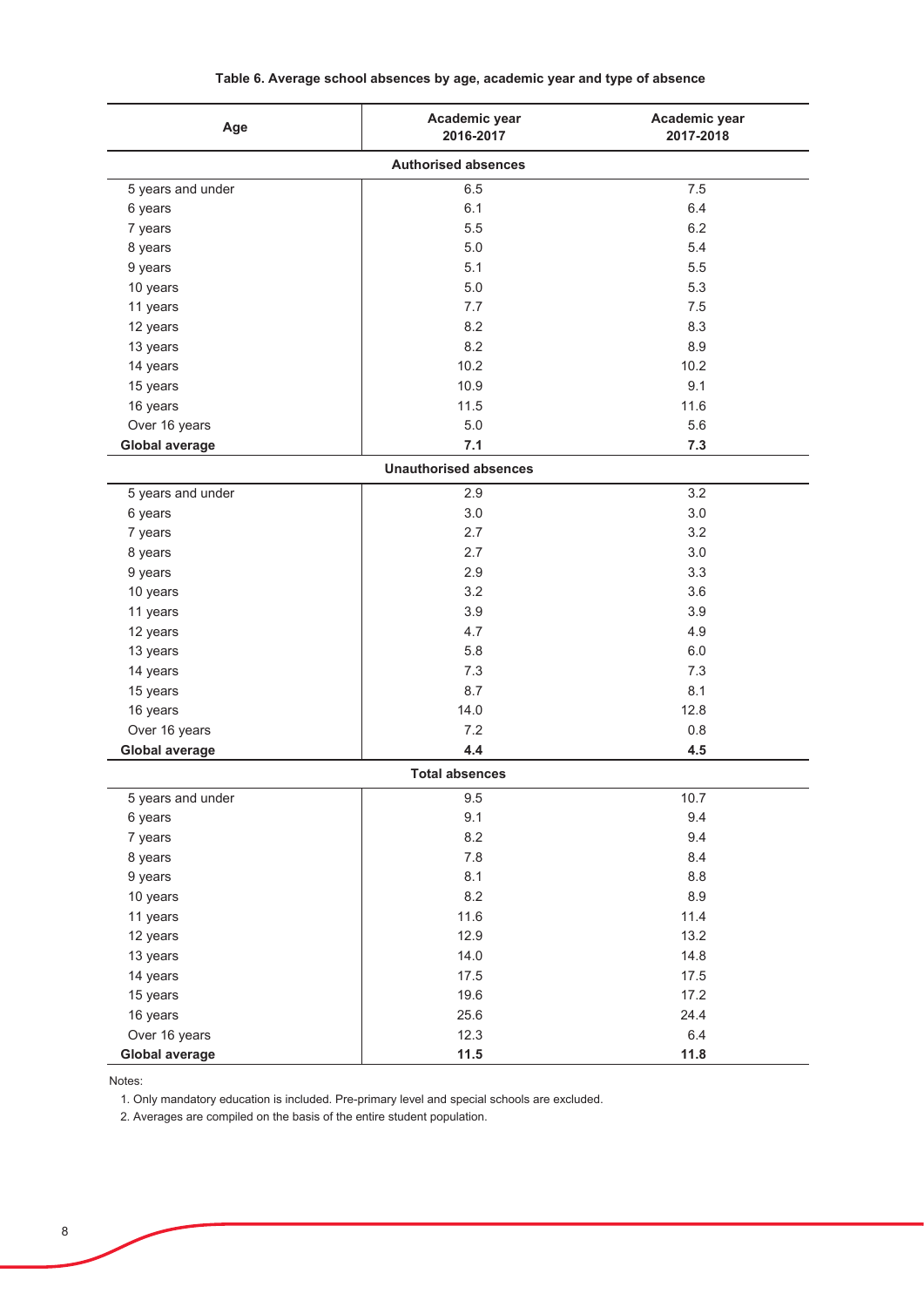## Table 7. School absences by district of students' residence, academic year and type of absence

| <b>District of students'</b><br>residence | Academic year<br>2016-2017   | Academic year<br>2017-2018 | Percentage change<br>2016-2017/2017-2018 |
|-------------------------------------------|------------------------------|----------------------------|------------------------------------------|
|                                           | <b>Authorised absences</b>   |                            |                                          |
| Southern Harbour                          | 66,382                       | 68,760                     | 3.6                                      |
| Northern Harbour                          | 91,588                       | 92,969                     | 1.5                                      |
| South Eastern                             | 57,105                       | 58,877                     | 3.1                                      |
| Western                                   | 41,374                       | 42,684                     | 3.2                                      |
| Northern                                  | 49,027                       | 55,217                     | 12.6                                     |
| Gozo and Comino                           | 24,189                       | 24,739                     | 2.3                                      |
| Total                                     | 329,665                      | 343,247                    | 4.1                                      |
|                                           | <b>Unauthorised absences</b> |                            |                                          |
| Southern Harbour                          | 47,966                       | 47,645                     | $-0.7$                                   |
| Northern Harbour                          | 57,359                       | 59,949                     | 4.5                                      |
| South Eastern                             | 35,401                       | 36,967                     | 4.4                                      |
| Western                                   | 18,823                       | 18,924                     | 0.5                                      |
| Northern                                  | 35,702                       | 39,400                     | 10.4                                     |
| Gozo and Comino                           | 6,849                        | 8,706                      | 27.1                                     |
| <b>Total</b>                              | 202,100                      | 211,590                    | 4.7                                      |
| <b>Total absences</b>                     |                              |                            |                                          |
| Southern Harbour                          | 114,348                      | 116,404                    | 1.8                                      |
| Northern Harbour                          | 148,947                      | 152,917                    | 2.7                                      |
| South Eastern                             | 92,506                       | 95,844                     | 3.6                                      |
| Western                                   | 60,197                       | 61,608                     | 2.3                                      |
| Northern                                  | 84,729                       | 94,617                     | 11.7                                     |
| Gozo and Comino                           | 31,039                       | 33,445                     | 7.8                                      |
| Total                                     | 531,765                      | 554,837                    | 4.3                                      |

Notes:

1. Only mandatory education is included. Pre-primary level and special schools are excluded.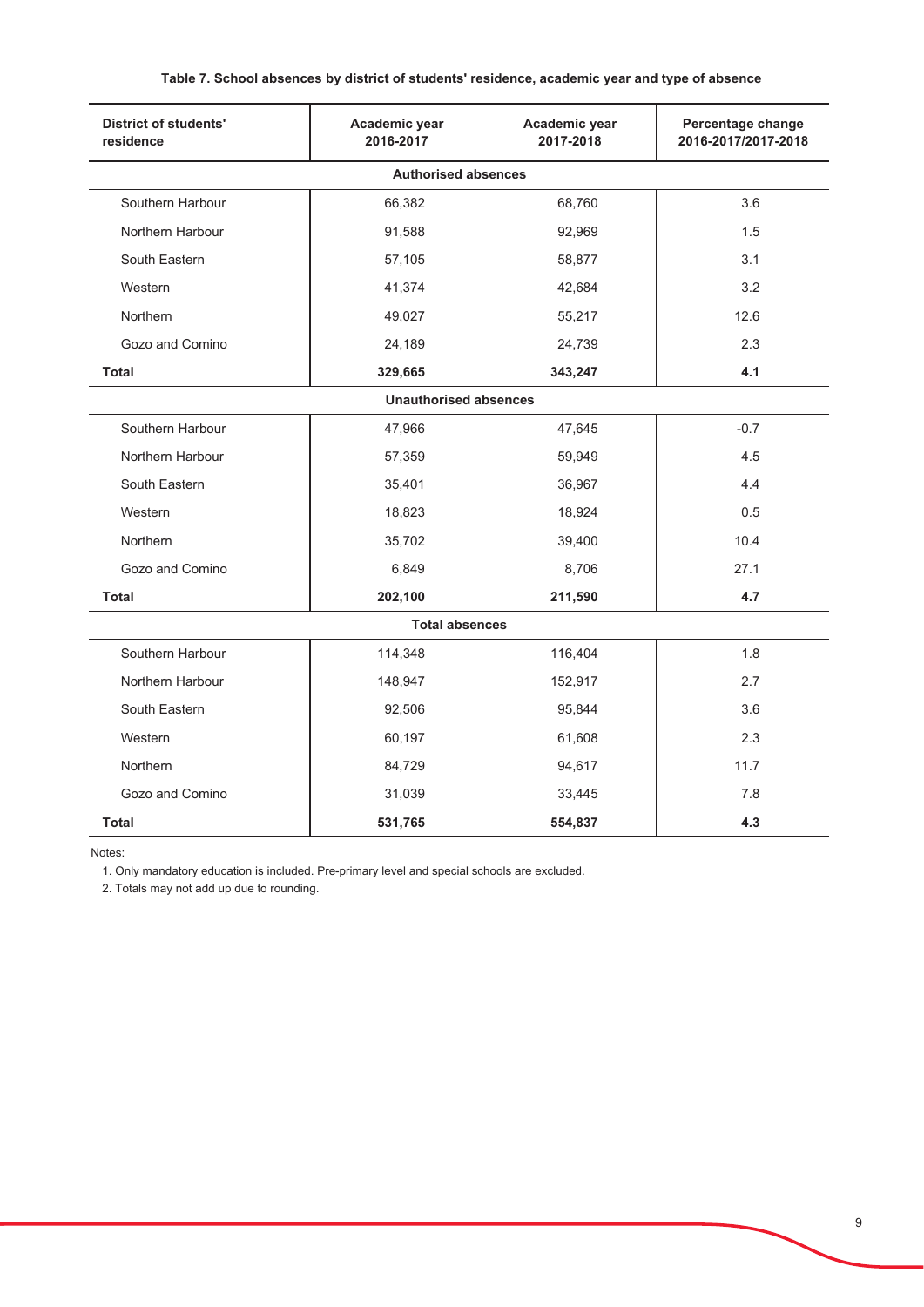| <b>District of students' residence</b> | Academic year<br>2016-2017   | Academic year<br>2017-2018 |  |  |  |
|----------------------------------------|------------------------------|----------------------------|--|--|--|
|                                        | <b>Authorised absences</b>   |                            |  |  |  |
| Southern Harbour                       | 8.4                          | 8.6                        |  |  |  |
| Northern Harbour                       | 7.1                          | 7.1                        |  |  |  |
| South Eastern                          | 7.5                          | 7.5                        |  |  |  |
| Western                                | 6.3                          | 6.5                        |  |  |  |
| Northern                               | 6.1                          | 6.6                        |  |  |  |
| Gozo and Comino                        | 7.6                          | 7.5                        |  |  |  |
| <b>Global Average</b>                  | 7.1                          | 7.3                        |  |  |  |
|                                        | <b>Unauthorised absences</b> |                            |  |  |  |
| Southern Harbour                       | 6.0                          | 6.0                        |  |  |  |
| Northern Harbour                       | 4.4                          | 4.6                        |  |  |  |
| South Eastern                          | 4.7                          | 4.7                        |  |  |  |
| Western                                | 2.9                          | 2.9                        |  |  |  |
| Northern                               | 4.4                          | 4.7                        |  |  |  |
| Gozo and Comino                        | 2.1                          | 2.6                        |  |  |  |
| <b>Global Average</b>                  | 4.4                          | 4.5                        |  |  |  |
| <b>Total absences</b>                  |                              |                            |  |  |  |
| Southern Harbour                       | 14.4                         | 14.6                       |  |  |  |
| Northern Harbour                       | 11.5                         | 11.6                       |  |  |  |
| South Eastern                          | 12.2                         | 12.3                       |  |  |  |
| Western                                | 9.2                          | 9.4                        |  |  |  |
| Northern                               | 10.5                         | 11.3                       |  |  |  |
| Gozo and Comino                        | 9.7                          | 10.1                       |  |  |  |
| <b>Global Average</b>                  | 11.5                         | 11.8                       |  |  |  |

## Table 8. Average school absences by district of students' residence, academic year and type of absence

Notes:

1. Only mandatory education is included. Pre-primary level and special schools are excluded.

2. Averages are compiled on the basis of the entire student population.